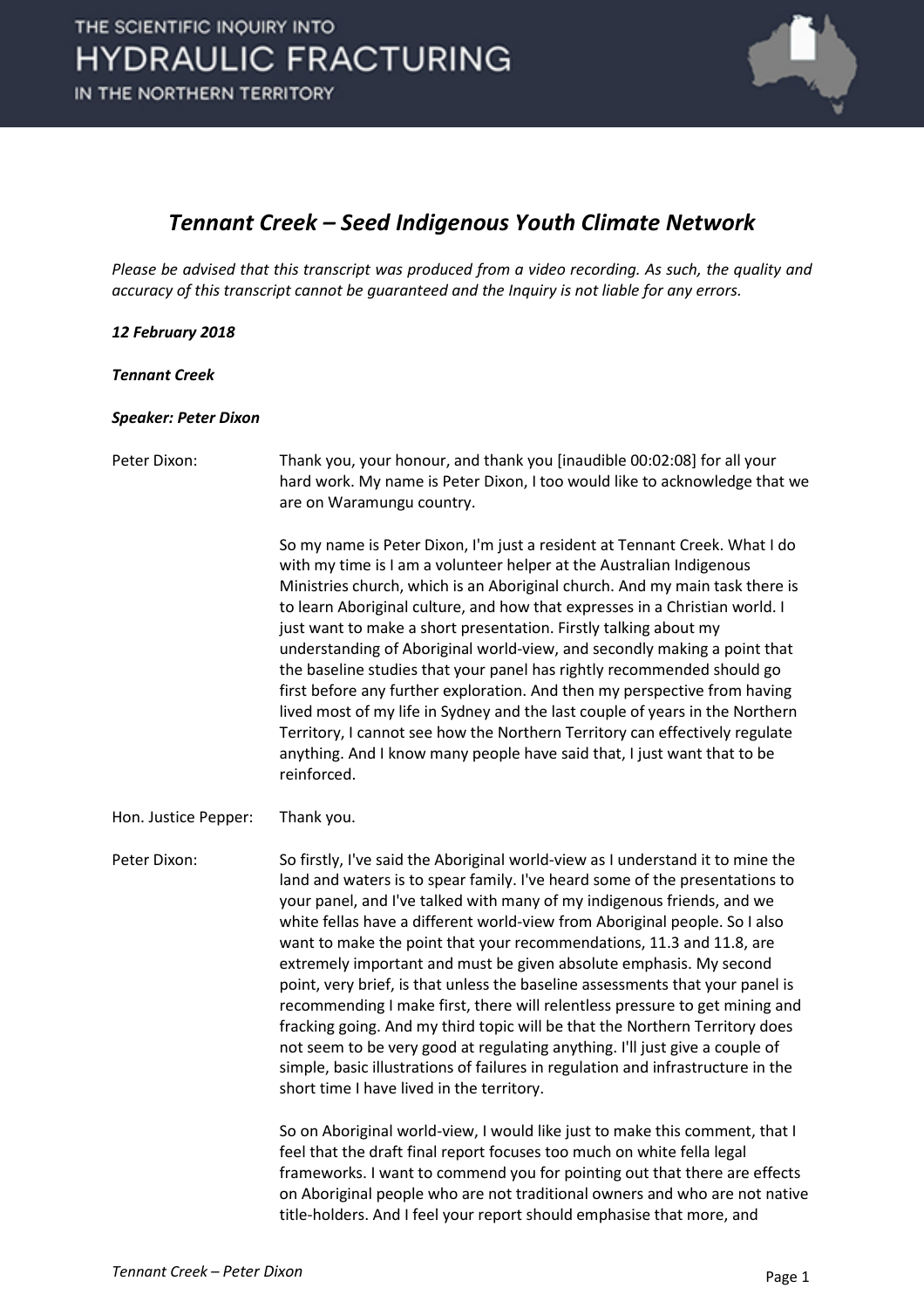

protect those people more. That's the first thing I'd like to say about that because to harm the land and waters, for traditional Aboriginal people, is to harm family. And as you've been told, to harm the land and waters damages the song-lines. So you have a beautiful picture on the cover of your report and I've tried to emphasise that any of our Western-type mining activities actually spears family. So I've defaced the picture with great respect. So as I've said, I commend you for your recommendations 11.3 and 11.8, and I hope you'll be able, in the final final report, to give a very strong emphasis to those. So that's the things that I want to say as a white fella about my understanding of Aboriginal world-view.

The second point, the baseline studies, I commend you for your recommendation and your acknowledgement that there isn't enough information at the moment. And that needs to be collected, but it needs to be done first. So that's simply what I want to emphasise on that.

And then the third point, and I guess this is my main point in my short time of living in the territory. My wife and I came at the beginning of 2015. We spent six months up in Humpty Doo, and then since September 2015, we've lived in Tennant Creek. We love it here, we're very grateful for the Waramungu people for welcoming us, and allowing us to live here. But I'm amazed, having lived in big city for a long, long time, I'm amazed at the lack of capacity to regulate things in the territory and even to support infrastructure. The two, of course, are connected.

So from the time we arrived, September 2015 to November 2017 when the Tennant Creek power station was upgraded, there seemed to be almost monthly power failures in Tennant Creek. So that was all going to be fixed. The power station was upgraded. I forget how old, maybe more than 20 years old the old infrastructure was. But the very week, less than a week after the power station got upgraded, there was a big power failure. Now that's the Tennant and District Times, and I've just emphasised, there's a note down the bottom. The 90-minute power outage on Sunday was caused by a transformer failure and was unrelated to the new equipment at the power station. But it still failed.

And then following that failure, the computers at the primary school were out for a few days, somehow related to that power failure. And in the courthouse, the communication systems were out for several days, and that created great chaos. I spend a lot of time at the courthouse, and other infrastructure failures regularly happen there. And that is a great detriment to justice for all people, but most people in court are indigenous people. So I have a very poor view of the capacity of the territory to regulate and keep things going. Your recommendation is to set up a completed independent body, but people in the territory just seem to think set things the way they are, I think basically outsiders to the territory. Without outside help, I don't think things will be effective.

So another little illustration of that. I've said I help at the Indigenous church. They have a bus, was first registered in 2008. But evidently, was registered in an incorrect vehicle registration category because they got a letter in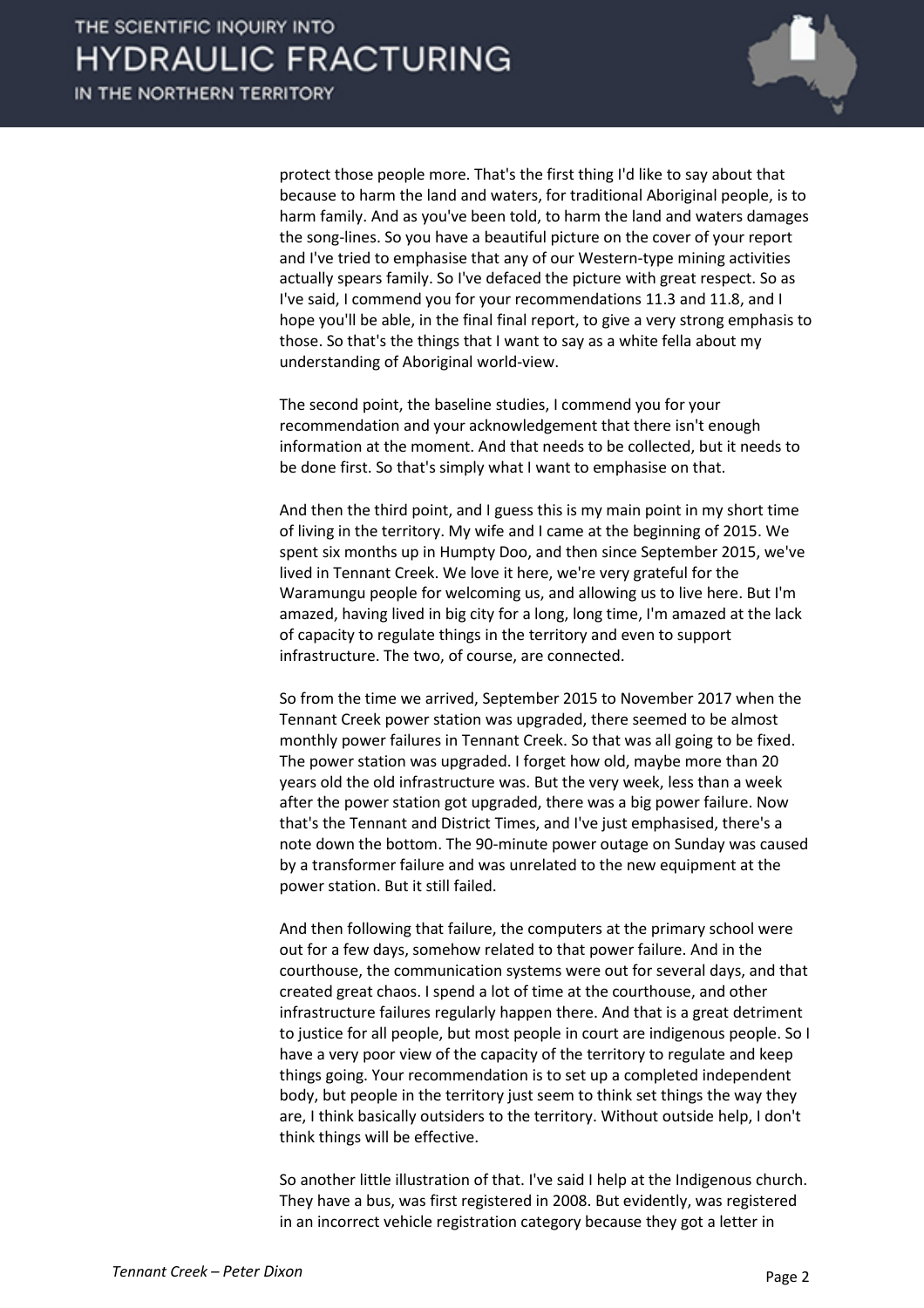|                      | 2017 to tell them that they needed to take it to Alice Springs for it to be re-<br>inspected. And I think that letter only came because after the sale of the<br>TIO, Territory Insurance Office, they then decided that they would outsource<br>things. We had to go to a broker. The broker got quotes from outside the<br>territory, and I think the new insurer discovered that the bus had, all that<br>time, been registered incorrectly. And I suspect because we got a refund,<br>the church had been over-charged for all those years. So I just want to make<br>the point, that you have acknowledged in your report, that failures big and<br>small are regularly occurring, and big ones are reported in the media. And I<br>note that in your draft report, widespread concerns like I'm making to you<br>are referred to. And I just want to emphasise that it's the truth. |
|----------------------|-------------------------------------------------------------------------------------------------------------------------------------------------------------------------------------------------------------------------------------------------------------------------------------------------------------------------------------------------------------------------------------------------------------------------------------------------------------------------------------------------------------------------------------------------------------------------------------------------------------------------------------------------------------------------------------------------------------------------------------------------------------------------------------------------------------------------------------------------------------------------------------------|
|                      | So I just want to conclude by saying I admire and commend the hard work of<br>the panel. You've been running around all over the place, and I commend<br>you, and your report is very well presented. But I can only conclude that the<br>assessment in the publicity for the report that reads, "If the<br>recommendations made in this draft report are adopted and implemented<br>in full, those risks may be mitigated or reduced, and in many cases<br>eliminated all together to acceptable levels, having regard to the totality of<br>the evidence." With all respect, I think that that conclusion will remain a<br>pipe drain.                                                                                                                                                                                                                                                  |
| Hon. Justice Pepper: | Thank you very much Mr Dixon for your succinct but punchy submission. It's<br>appreciated. I don't have any questions, I do have just one comment that is<br>I just wanted to point out that Dr David Ritchie lives in the territory, Dr<br>Alan Anderson lives in the territory, and Dr David Jones has spent 16 years in<br>the territory.                                                                                                                                                                                                                                                                                                                                                                                                                                                                                                                                              |
| Peter Dixon:         | Sorry.                                                                                                                                                                                                                                                                                                                                                                                                                                                                                                                                                                                                                                                                                                                                                                                                                                                                                    |
| Hon. Justice Pepper: | That's alright. Any questions? Yes, Dr Smith.                                                                                                                                                                                                                                                                                                                                                                                                                                                                                                                                                                                                                                                                                                                                                                                                                                             |
| Dr. Ross Smith:      | Thank you very much for that presentation. As you alluded, we've heard<br>similar concerns about the capacity to regulate in the past, in other hearings<br>and in community forums. And you also noted that we've made some<br>recommendations for how to improve the capacity to regulate within<br>Northern Territory. Given your mixed background of working in Sydney and<br>in Northern Territory, have you got some suggestions for us on how that<br>could be further improved, having read our recommendations?                                                                                                                                                                                                                                                                                                                                                                  |
| Peter Dixon:         | All I can say is that you must emphasise to the government there needs to<br>be a new mindset. I think too often, people in the territory just accept things<br>the way they are. And people get away with a lot of things because of that.<br>There needs to be a new mindset, and if fracking is to go ahead, there has to<br>be a whole new approach. Not just an independent body, but a whole new<br>mentality.                                                                                                                                                                                                                                                                                                                                                                                                                                                                      |
| Dr. Ross Smith:      | Yeah, I noted your comment about the acceptance in Northern Territory.<br>And I wondered at the time, were you referring to acceptance within the<br>various branches of government, particular regions, or were you talking<br>about the people?                                                                                                                                                                                                                                                                                                                                                                                                                                                                                                                                                                                                                                         |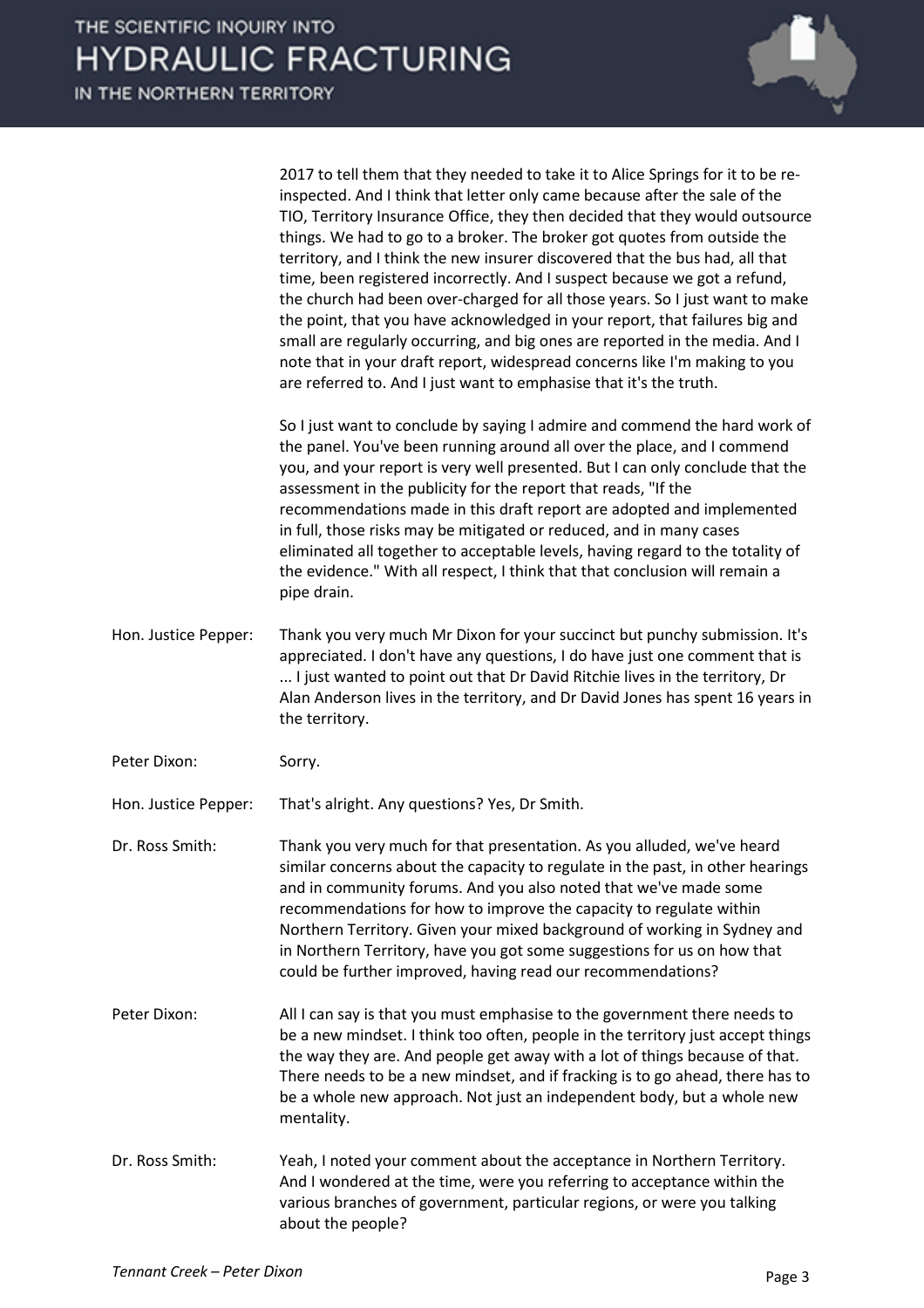## THE SCIENTIFIC INQUIRY INTO **HYDRAULIC FRACTURING**

IN THE NORTHERN TERRITORY



| Peter Dixon:         | Yeah partly. I guess it's survival in a sense. You got to learn to live with<br>things going wrong.                                                                                                                                                                                                                                                                                                                                                                                                                                                                                                                                                                                                                                                                                                                                                                                        |
|----------------------|--------------------------------------------------------------------------------------------------------------------------------------------------------------------------------------------------------------------------------------------------------------------------------------------------------------------------------------------------------------------------------------------------------------------------------------------------------------------------------------------------------------------------------------------------------------------------------------------------------------------------------------------------------------------------------------------------------------------------------------------------------------------------------------------------------------------------------------------------------------------------------------------|
| Dr. Ross Smith:      | Okay thank you.                                                                                                                                                                                                                                                                                                                                                                                                                                                                                                                                                                                                                                                                                                                                                                                                                                                                            |
| Hon. Justice Pepper: | Yes, Dr Jones.                                                                                                                                                                                                                                                                                                                                                                                                                                                                                                                                                                                                                                                                                                                                                                                                                                                                             |
| Dr. David Jones:     | Mr Dixon, I note your comment about baseline studies, and you think, in<br>your opinion, they should be done before anything happens. That's an issue<br>which we're grappling with in the panel because obviously, there are<br>different components of baseline and they, in terms of time and duration,<br>they mean different things. Do you have any personal feelings about what<br>might be the most important to get done first?                                                                                                                                                                                                                                                                                                                                                                                                                                                   |
| Peter Dixon:         | I think you've referred to the groundwater studies. I think they're absolutely<br>vital.                                                                                                                                                                                                                                                                                                                                                                                                                                                                                                                                                                                                                                                                                                                                                                                                   |
| Dr. David Jones:     | Yes, water seems to be one of the primary issues. At least technical issues<br>that people are concerned with, but probably spiritual as well in terms of<br>the land.                                                                                                                                                                                                                                                                                                                                                                                                                                                                                                                                                                                                                                                                                                                     |
| Peter Dixon:         | Absolutely, yes.                                                                                                                                                                                                                                                                                                                                                                                                                                                                                                                                                                                                                                                                                                                                                                                                                                                                           |
| Hon. Justice Pepper: | Anyone else? Yes, Dr Ritchie.                                                                                                                                                                                                                                                                                                                                                                                                                                                                                                                                                                                                                                                                                                                                                                                                                                                              |
| Dr. David Ritchie:   | I think I was interested you were at the Humpty Doo for six months. You<br>were coming across the Kenyon family and there was other times, many<br>time with the Reverend Pattemore was a pretty substantial force in that<br>community. Given that you've got sort of a unique position. You're coming<br>in from outside, so everything's kind of  you're learning and so you're<br>really aware of change in the  if there is change in the group, you're<br>constituency. You've put to us that the idea of any mining is basically an<br>assault on the individual, seen as if it's an allegorical statement. If you drill<br>over the country, you drill on my bones, which we've heard and what you've<br>heard. It's more than just an allegory. It is in fact it's stilt as a personal hurt.<br>If you would like to sort of comment on that, and I have a follow-up<br>question. |
| Peter Dixon:         | Well all I want to say as a white fella, that I think we need to take notice<br>more of that understanding.                                                                                                                                                                                                                                                                                                                                                                                                                                                                                                                                                                                                                                                                                                                                                                                |
| Dr. David Ritchie:   | I guess the follow-up question is that this whole area is being mined for<br>generations in various times. That comment is sort of a total comment<br>about all mining, and not just this industry. Have you noticed that there is a<br>particular view about fracking as distinct from hard-rock mining, in which<br>people have been familiar with obviously here for generations?                                                                                                                                                                                                                                                                                                                                                                                                                                                                                                       |
| Peter Dixon:         | I haven't noticed that in a spiritual sense. I think you've heard people's<br>worries about pollution and things like that. But I haven't heard it in a<br>spiritual sense, no.                                                                                                                                                                                                                                                                                                                                                                                                                                                                                                                                                                                                                                                                                                            |